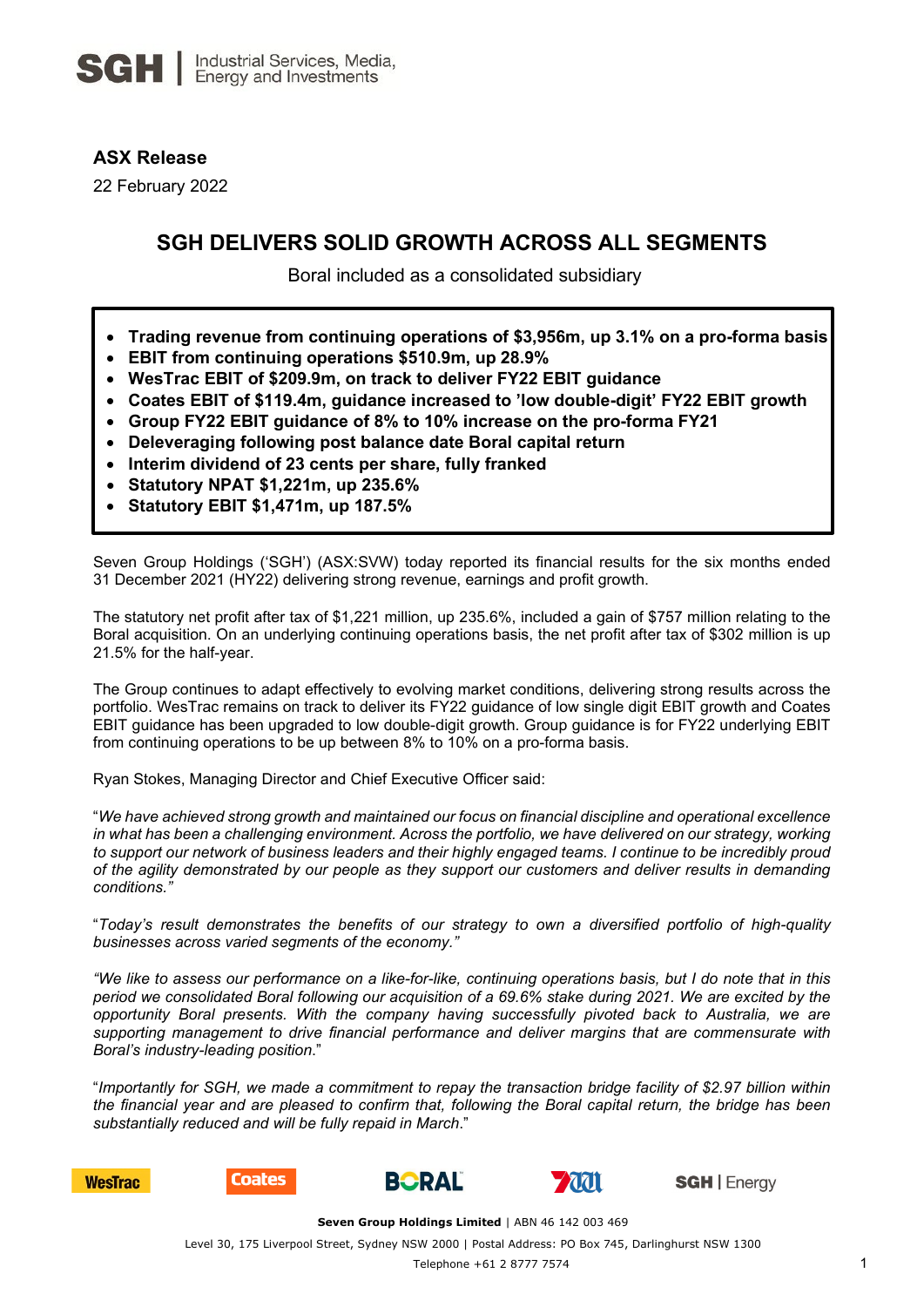## **Key Financials**

| Group results (\$m)                          | <b>HY22</b> | HY21      | % change |
|----------------------------------------------|-------------|-----------|----------|
| Revenue                                      | 4,839.3     | 2,357.4   | 105.3%   |
| <b>Statutory NPAT</b>                        | 1,221.5     | 364.0     | 235.6%   |
| Underlying NPAT - continuing operations      | 302.4       | 248.8     | 21.5%    |
| <b>Statutory EPS</b>                         | 324 cents   | 107 cents | 202.8%   |
| Interim fully franked dividend per share     | 23 cents    | 23 cents  |          |
|                                              |             |           |          |
| Underlying continuing operations (\$m)       | <b>HY22</b> | HY21      | % change |
| Revenue                                      | 3,956.0     | 2,357.4   | 67.8%    |
| <b>EBITDA</b>                                | 749.3       | 526.6     | 42.3%    |
| WesTrac                                      | 209.9       | 211.4     | (0.7)%   |
| Coates                                       | 119.4       | 105.0     | 13.7%    |
| Boral                                        | 77.6        | 15.9      | 388.1%   |
| Energy                                       | 66.1        | 35.4      | 86.7%    |
| Media                                        | 51.1        | 38.3      | 33.4%    |
| Other                                        | (13.2)      | (9.6)     | 37.5%    |
| <b>Group EBIT from continuing operations</b> | 510.9       | 396.4     | 28.9%    |

## **Industrial Services**

WesTrac delivered growth in capital sales and parts revenue, demonstrating the robustness of the Caterpillar model and its leverage to mining production and construction activity in Western Australia and New South Wales.

Customer demand, particularly for construction machinery, has continued to increase with revenue up 4.0% to \$1,921 million. A shift in product mix and the impact of a parts price decrease on 1 January 2021 contributed to a small reduction in EBIT to \$209.9 million. The EBIT margin of 10.9% was lower than the prior comparative period but higher than the overall level of 10.5% in FY21. In response to the increasing customer activity, working capital has been increased to ensure WesTrac is well placed to meet future demand.

Coates continued to benefit from its market-leading position and productivity focus with revenue and EBIT up 5.7% and 13.7% respectively. Utilisation improved 8.8% during the six months.

SGH acquired a 69.6% controlling interest in Boral during the half and is now fully consolidating Boral's financial results. Boral completed its portfolio realignment with the exit of US operations and domestic timber and roofing businesses. As a result, Boral returned \$3 billion of capital to all shareholders on 14 February 2022, allowing SGH to effectively deleverage and repay its bridge facility.

Boral's continuing operations revenue of \$1.5 billion, up 1.5%, was impacted by construction shutdowns in New South Wales and Victoria. EBIT, excluding property sales, was \$77.6 million. SGH is now supporting Boral to improve its margins to reflect the strength of its position in the construction materials industry.

### **Media**

Seven West Media (SWM, 38.9% owned) continued to deliver improved results during the half, benefitting from its transformation strategy. Revenue of \$820 million was up 27.3% with Seven the most watched freeto-air Australian network in 2021 and 7plus the most watched BVOD. SWM EBIT of \$204 million and NPAT of \$129 million were up 33.5% and 47.8% respectively. The acquisition of the Prime Media Group, completed in December 2021, will deliver significant value creation providing the potential to reach more than 90% of the Australian population.

SGH's underlying results included SWM EBIT of \$50.8 million, up 44.7%, and the statutory results include a \$76 million benefit from the mark-to-market impairment reversal in the value of the investment in SWM.